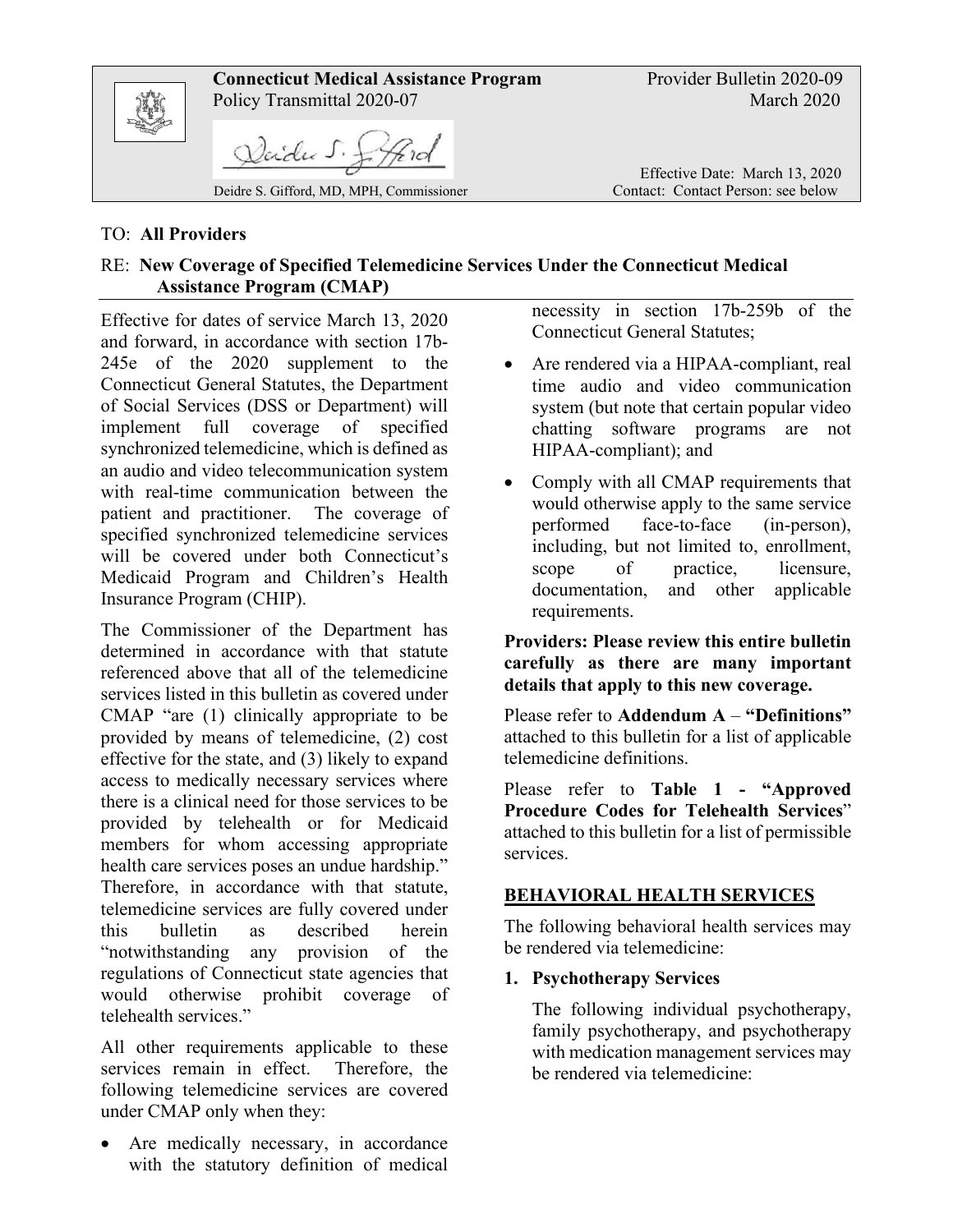| <b>March 2020</b> |  |
|-------------------|--|
|-------------------|--|

| Procedure<br>Code | <b>Description</b>                   |
|-------------------|--------------------------------------|
| 90832             | Psytx pt $\&$ /family 30 minutes     |
| 90833             | Psytx pt $\&$ /fam w/e $\&$ m 30 min |
| 90834             | Psytx pt $&$ family 45 minutes       |
| 90836             | Psytx pt $\&$ /fam w/e $\&$ m 45 min |
| 90837             | Psytx pt $\&$ /family 60 minutes     |
| 90838             | Psytx pt $\&$ /fam w/e $\&$ m 60 min |
| 90847             | Family psytx w/patient               |

**Please Note:** There is no limitation on the originating site (location of the member at the time of the telemedicine call) for a member receiving individual therapy, family therapy, or psychotherapy with medication management.

**Eligible Providers:** Same as those eligible to provide psychiatric diagnostic evaluations under telemedicine, listed below.

### **2. Psychiatric Diagnostic Evaluations**

Psychiatric diagnostic evaluations may be rendered via telemedicine **only** if the member is located at a CMAP-enrolled originating site (healthcare office/facility).

| Procedure<br>Code | <b>Description</b>    |
|-------------------|-----------------------|
| 90791             | Psych diag eval       |
| 90792             | Psych diag eval w/E&M |

**Eligible Providers:** Only the following categories of CMAP-enrolled providers may provide and bill for such **psychotherap**y **services** or **psychiatric diagnostic evaluations** within their scope of practice via telemedicine:

- Physicians
- Physician Assistants (PAs)
- Advanced Practice Registered Nurses (APRNs)
- Licensed Behavioral Health Clinicians (defined below and which includes only the following: Licensed Psychologists, Licensed Clinical Social Workers, Licensed Marital and Family Therapists, Licensed Professional Counselors, and Licensed Alcohol and Drug Counselors)
- Behavioral Health Clinics including Enhanced Care Clinics (ECCs)
- Behavioral Health Federally Qualified Health Centers (FQHCs)
- Medical Clinics excluding School Based Health Centers (SBHCs)
- Rehabilitation Clinics
- Outpatient Hospital Behavioral Health (BH) Clinics
- Outpatient Psychiatric Hospitals
- Outpatient Chronic Disease Hospitals (CDHs)

**Please Note**: Prior Authorization for behavioral health services rendered by a physician assistant must be obtained and billed under the physician/physician group provider ID. The physician assistant must be listed as the rendering provider on claims.

## **3. Medication Assisted Treatment (MAT)**

All of the following criteria; in addition to all other applicable requirements, including, but not limited to, state and federal requirements and limitations specific to the prescribing and of controlled substances via telemedicine (including applicable requirements pursuant to the federal Ryan Haight Act), as well as state and federal requirements specific to methadone maintenance services, must all be met when rendering MAT services via telemedicine.

## **A. Opioid Treatment Programs (Methadone Maintenance Clinics)**

Opioid Treatment Programs (Methadone Maintenance Clinics) are required to perform a complete, fully documented physical evaluation, as defined in federal regulations in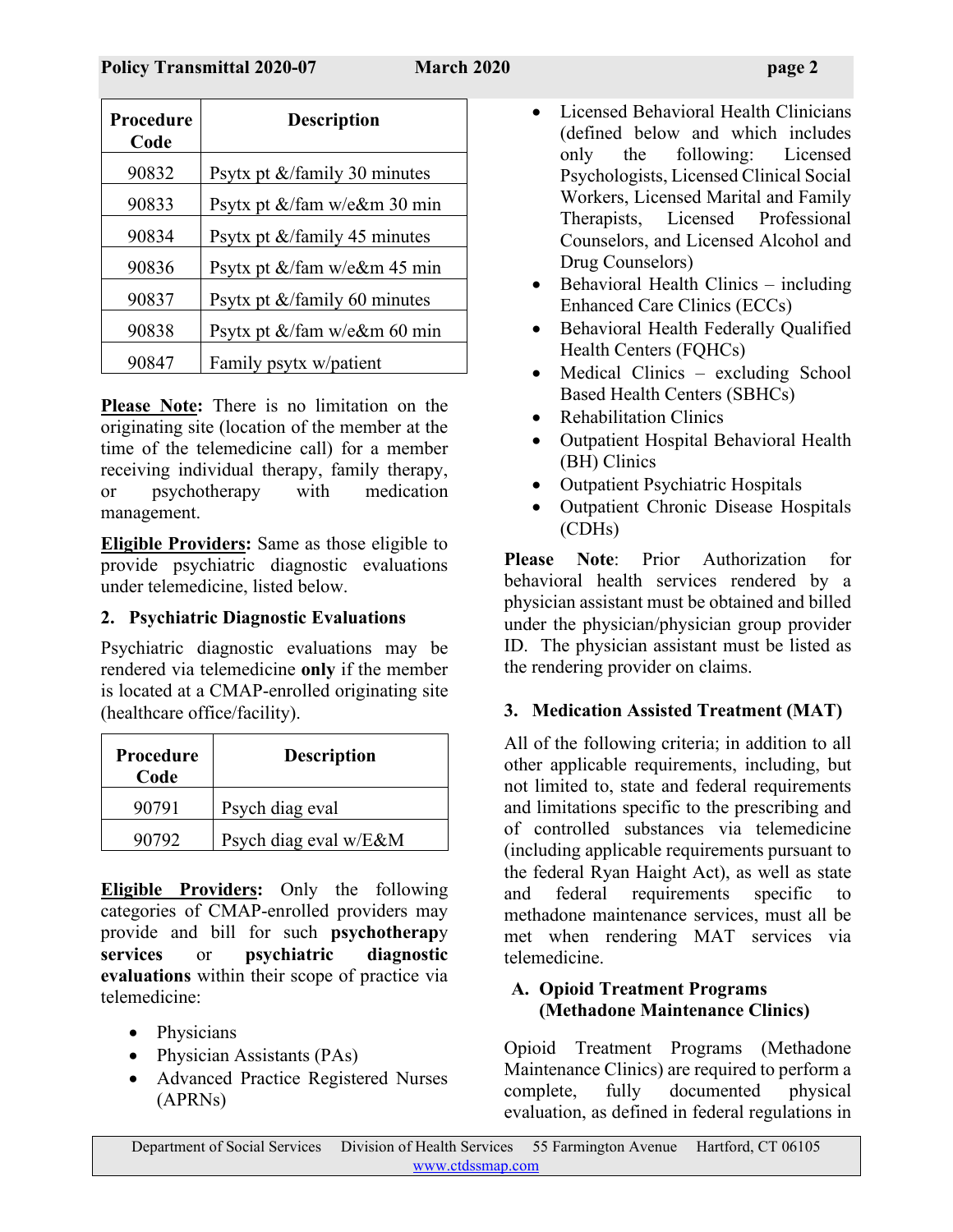42 CFR 8.12(f), prior to admission. The program physician may render the physical evaluation component of MAT services via telemedicine only when all of the following criteria are met:

- The CMAP member's originating site is another CMAP-enrolled Opioid Treatment Program (Methadone Maintenance Clinic) that is part of the same billing entity as the originating site;
- The originating site is providing all the other required components of MAT services including the intake and psychiatric evaluation;
- As required by  $42$  CFR  $8.12(f)$ , an authorized healthcare professional under the supervision of a program physician is present with the member at the originating site; and
- The distant site provider must be located at a different service location/address than the originating site.

Due to Opioid Treatment Programs (Methadone Maintenance Clinics) receiving a daily payment rate for all MAT services provided, the daily payment rate will continue to be paid to the originating site only. The distant site provider cannot bill for the physical evaluation component rendered via telemedicine.

Induction services must always be rendered face-to-face (in-person) and only after the physical and psychiatric evaluation has been performed. Once a CMAP member has been inducted, routine psychotherapy services may be rendered via telemedicine. All current payment, billing and documentation guidelines for Opioid Treatment Programs (Methadone Maintenance Clinics) remain in effect.

Please refer to **Table 1**-**Approved Procedure Codes for Telehealth Services** for a list of permissible services.

#### **B. MAT Services – Office-Based Opioid Treatment Providers**

The following MAT services may be rendered via telemedicine in Office-Based Opioid Treatment Providers only if all of the following criteria are met in addition to all other applicable requirements, including, but not limited to, state and federal requirements specific to MAT services:

- Medication Management
- Psychotherapy Services

**Please Note**: Induction services must always be rendered face-to-face (in-person) and only after the physical and psychiatric evaluation has been performed.

**Eligible Providers:** Only the following categories of CMAP-enrolled providers may provide and bill for such services within their scope of practice requirements via telemedicine:

- **Physicians**
- APRNs
- PAs
- Behavioral Health Clinics

**Please Note**: Prior Authorization for behavioral health services rendered by a physician assistant must be obtained and billed under the physician/physician group provider ID. The physician assistant must be listed as the rendering provider on claims.

#### **4. Medication Management Services**

When Medication Management is the only psychiatric service being rendered to a CMAP member on the date of service, one of the following Office and Other Outpatient Visit procedure codes must be billed:

| <b>Procedure</b><br>Code | <b>Description</b>          |
|--------------------------|-----------------------------|
| 99211                    | Office/outpatient visit est |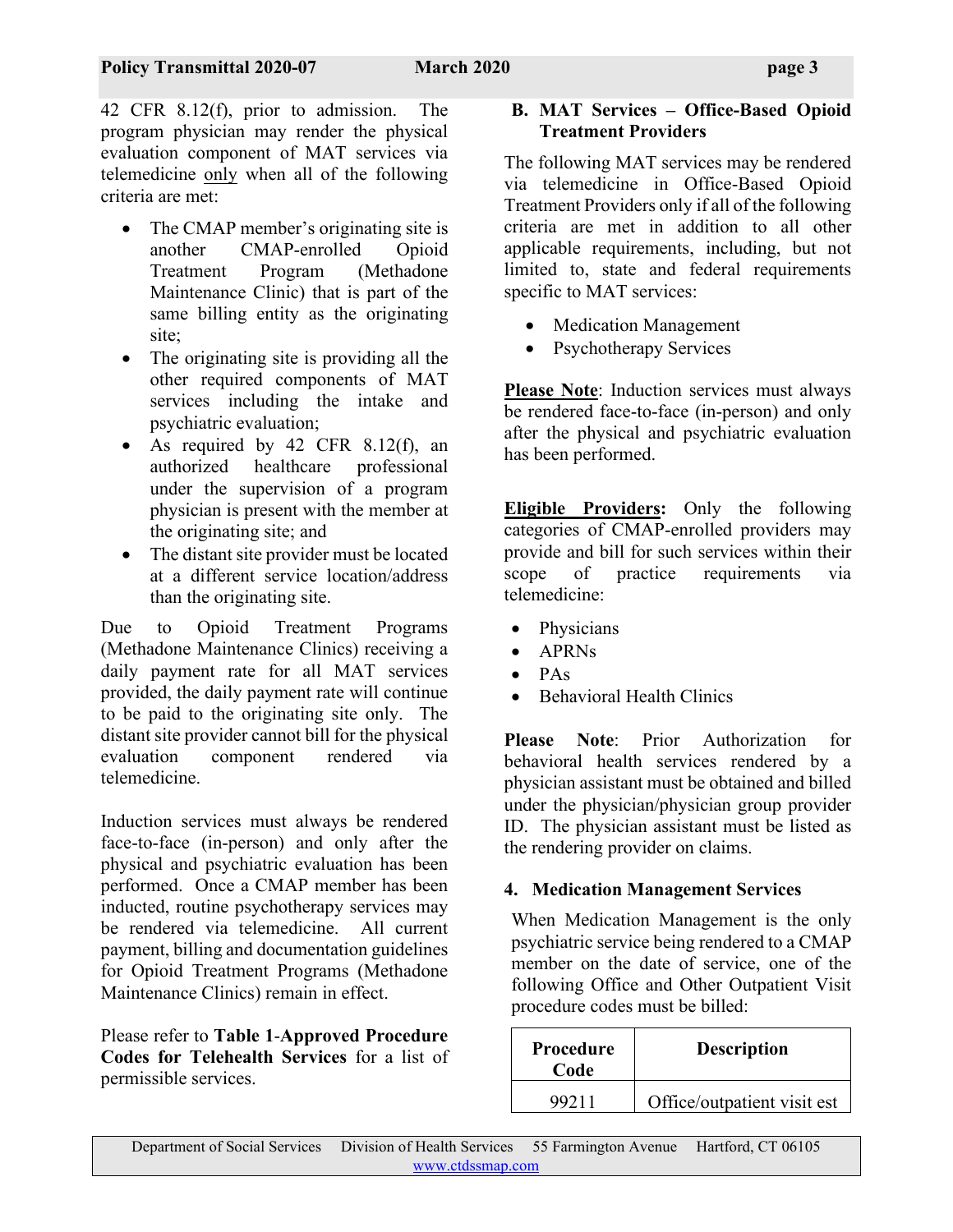| 99212 | Office/outpatient visit est |
|-------|-----------------------------|
| 99213 | Office/outpatient visit est |
| 99214 | Office/outpatient visit est |
| 99215 | Office/outpatient visit est |

**Eligible Providers:** Only the following categories of CMAP-enrolled providers may provide and bill for such services within their scope of practice requirements via telemedicine:

- Physicians
- PAs
- APRNs
- Medical Clinics excluding SBHCs
- Behavioral Health Clinics including ECCs
- Behavioral Health FQHCs
- Outpatient Hospital BH Clinics
- Outpatient Chronic Disease Hospitals

**Please Note**: Prior Authorization for behavioral health services rendered by a physician assistant must be obtained and billed under the physician/physician group provider ID. The physician assistant must be listed as the rendering provider on claims.

# **MEDICAL SERVICES**

The following categories of medical services described below are eligible for payment when rendered via telemedicine:

• Select Established Patient Evaluation and Management (E/M) Services

The select established patient E/M services listed in Table 1 may be rendered via telemedicine only if the following criteria are met (each as described in more detail below):

• The CMAP member has been approved to have or has received surgery from a provider in a non-contiguous state; or

• The CMAP member has been determined to be homebound by a CMAP-enrolled physician, APRN, Certified Nurse Midwife (CNM), PA, or podiatrist.

# **1. Out-of-State Surgery**

# **Inpatient Surgery**

Physicians rendering inpatient surgical services for a CMAP member must ensure the hospital has submitted and obtained an approved prior authorization for the inpatient surgery. Once the hospital has an approved authorization on file for the CMAP member, the member is eligible to receive their preand/or post-surgical consultations via telemedicine. Any telemedicine service related to the surgery must be rendered by the Out-of-State (OOS) provider who will be performing the surgery. All telemedicine services must be clinically appropriate and medically necessary. Pre/Post surgery instructions are not eligible for reimbursement via telemedicine. There are no changes or new authorization requirements for OOS hospitals to obtain an inpatient authorization for CMAP members.

There is no limitation on the originating site location for a member receiving telemedicine services related to their inpatient hospital surgery.

**Please Note:** OOS practitioners must be licensed in the State of Connecticut in order to render a telemedicine service to a member who is physically located in Connecticut at the time the service is rendered. Claims billed by OOS practitioners who are not licensed in the State of Connecticut, but who render telemedicine services to a CMAP member who is physically located in Connecticut at the time the service is provided, may be recouped on post payment audit.

# **Outpatient Surgery**

Physicians rendering outpatient surgical services for a CMAP member must ensure the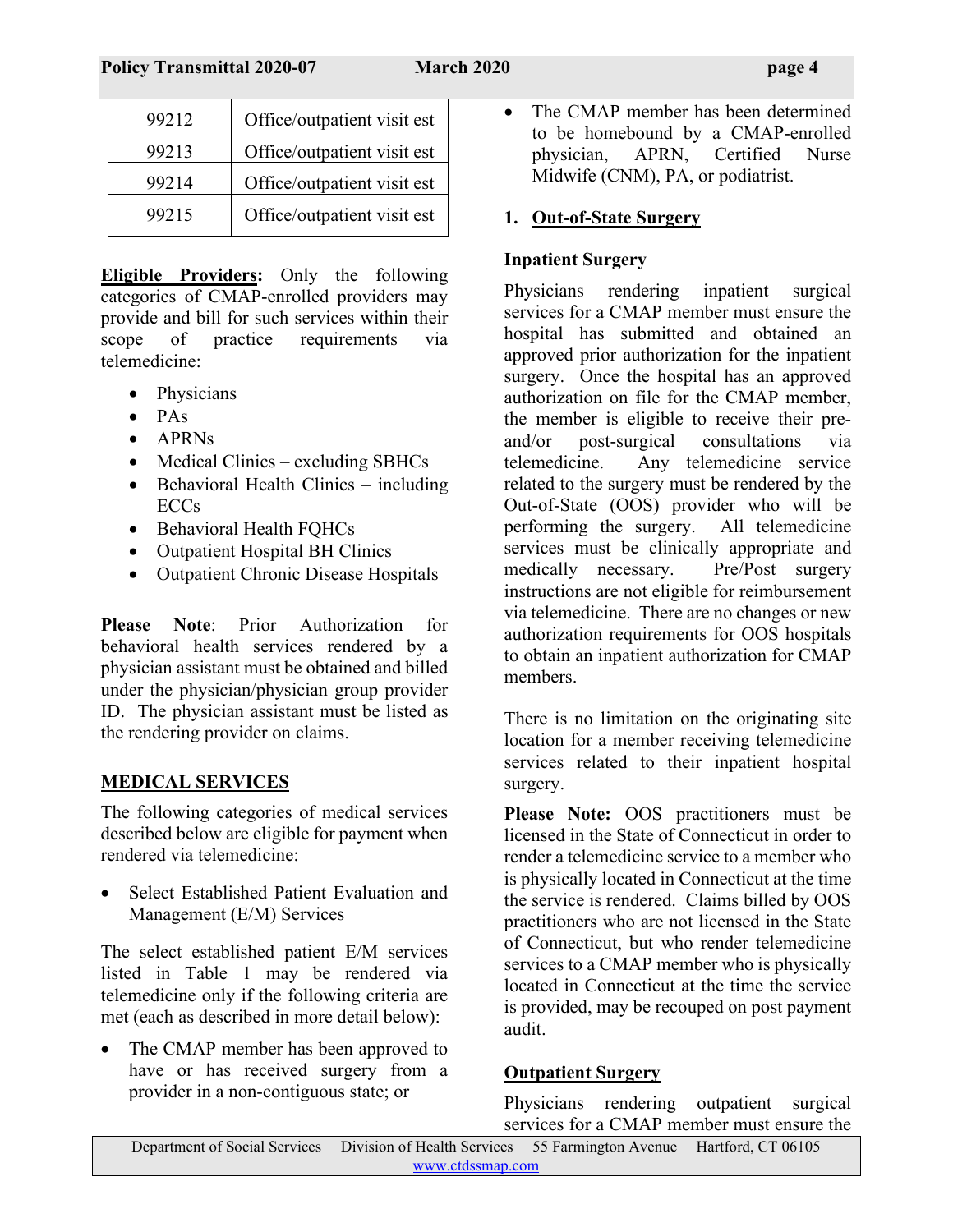hospital has submitted and obtained an approved prior authorization for the outpatient surgery. Once an approved authorization is on file for the outpatient surgery, the member is eligible to receive their pre- and/or postsurgical consultations via telemedicine. Any telemedicine services related to the surgery must be rendered by the OOS provider who will be performing the surgery. There are no changes or new authorization requirements for OOS hospitals to obtain an outpatient authorization for CMAP members.

OOS practitioners must be licensed in the State of Connecticut in order to render a telemedicine service to a member who is physically located in Connecticut at the time the service is rendered.

**Please Note**: There is no limitation on the originating site location for a member receiving telemedicine services related to their outpatient hospital surgery.

**Eligible Providers:** Only the following categories of CMAP-enrolled providers may provide and bill for such services within their scope of practice requirements via telemedicine:

- Physicians
- PAs
- APRNs
- CNMs
- Podiatrists

## **2. Homebound Telemedicine**

Members must meet the criteria listed on **Addendum A – Definitions** in order to be eligible for homebound telemedicine services. Please see **Addendum A – Definitions** attached to this document for homebound criteria.

Each practitioner wishing to render telemedicine services to a CMAP member they have determined to be homebound must clearly document in the member's medical record or office visit notes that the member has

met CMAP's telemedicine homebound criteria and the reason the member is being determined homebound. This documentation must support the medical necessity of the homebound services, as well as the time frame in which the member will be considered homebound for purposes of receiving telemedicine services. Providers that cannot meet the documentation requirements should not render telemedicine services or submit claims for services rendered via telemedicine.

**Eligible Providers:** Only the following categories of CMAP-enrolled providers may determine a CMAP member to be homebound and/or provide and bill for such services within their scope of practice requirements via telemedicine:

- Physicians
- PAs
- APRNs
- CNMs
- Podiatrists

# **FEDERALLY QUALIFIED HEALTH CENTERS**

Medical and Behavioral Health Federally Qualified Health Centers (FQHCs) are eligible to bill their encounter rate when an approved, medically necessary telemedicine service is rendered. Medical and Behavioral Health FQHCs cannot bill their encounter rate when serving as an originating site only; meaning no other services were rendered to the member on that date of service outside of facilitating the telemedicine call by providing the space and technology.

All existing requirements for FQHCs billing their encounter rate remain in effect, including the requirements described in this bulletin. Please refer to **Table 1**-**Approved Procedure Codes for Telehealth Services** for a list of permissible services.

## **GENERAL TELEMEDICINE POLICIES**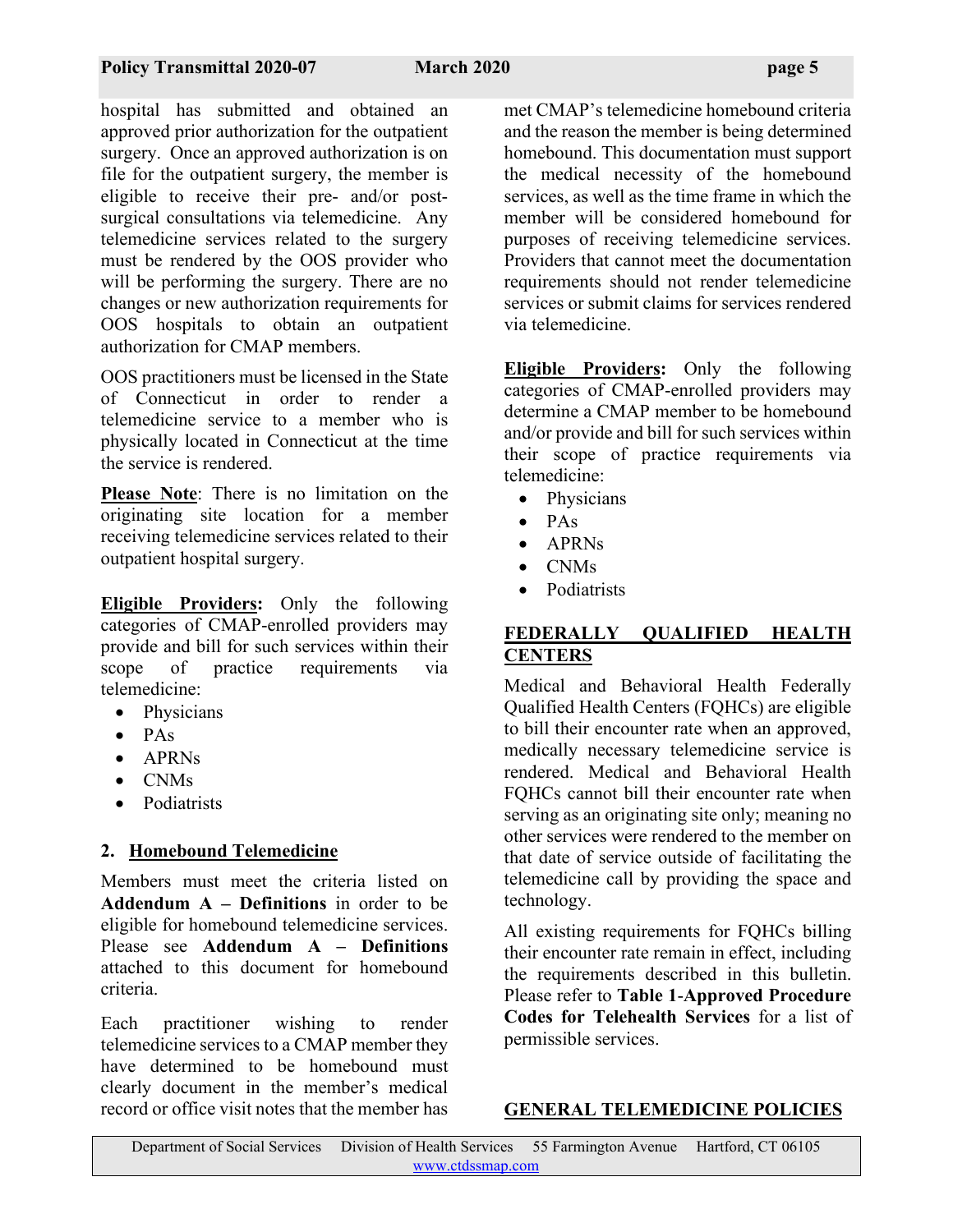All applicable federal and state requirements for the equivalent in-person services apply for telemedicine services. Each provider is responsible for ensuring that provision of telemedicine services complies with all applicable requirements, including, but not limited to: DSS regulations, scope of practice requirements, medical necessity and all other billing and documentation requirements. (The only exception is that, as stated at the top of this bulletin, in accordance with section 17b-245e of the 2020 supplement to the Connecticut General Statutes, services detailed in this bulletin as covered via telemedicine are authorized notwithstanding any DSS regulations that would otherwise prohibit telemedicine.)

HIPAA and Related Requirements: Information and data related to synchronized telemedicine services are protected health information (PHI) to the same extent as for inperson services and to the full extent applicable, fall under the scope of the federal Health Insurance Portability and Accountability Act (HIPAA) and other applicable federal and state health information privacy and security requirements. Providers must ensure they comply with all applicable requirements, including, but not limited to, using telemedicine software, protocols, and procedures that fully comply with HIPAA and all other applicable requirements. Certain popular video chatting software programs do not comply with HIPAA requirements. Providers must ensure that they fully comply with such requirements, including using only HIPAA compliant software to provide synchronized telemedicine services.

## General Requirements:

The following specific requirements apply to all services delivered via telemedicine:

• Providers are prohibited from saving recordings of telehealth videoconferencing sessions;

- Providers must obtain informed consent in writing from each member before providing telehealth services and annually thereafter. The provider must ensure each patient is aware they can opt-out or refuse telehealth services at any time;
- If the member is a minor child, a parent or legal guardian must be present for services to the same extent as would be required for comparable in-person services unless exempted by state or federal law;
- Under post payment review, DSS may take adjustments for services that are billed and not documented in accordance with all applicable telemedicine guidelines;
- Originating site must ensure that an appropriate, secure and private location is available for all members participating in telehealth services;
- Both originating site providers and distant site providers must develop and implement procedures to verify provider and patient identity; and.
- A telemedicine service may not be billed for the sole purpose of the CMAP member obtaining a prescription where the provider has previously determined the need for a prescription.

# **PRIOR AUTHORIZATION**

There is no change or new prior authorization (PA) requirements for services rendered via telemedicine. All PA requirements are the same as for equivalent in-person services.

Any medical telemedicine service that requires prior authorization must be obtained from the Department's medical Administrative Services Organization (ASO), Community Health Network of Connecticut (CHNCT), prior to rendering the telemedicine service. PA request forms are available on the HUSKY Health Web site at: www.ct.gov/husky. To access the forms, click on *For Providers*, followed by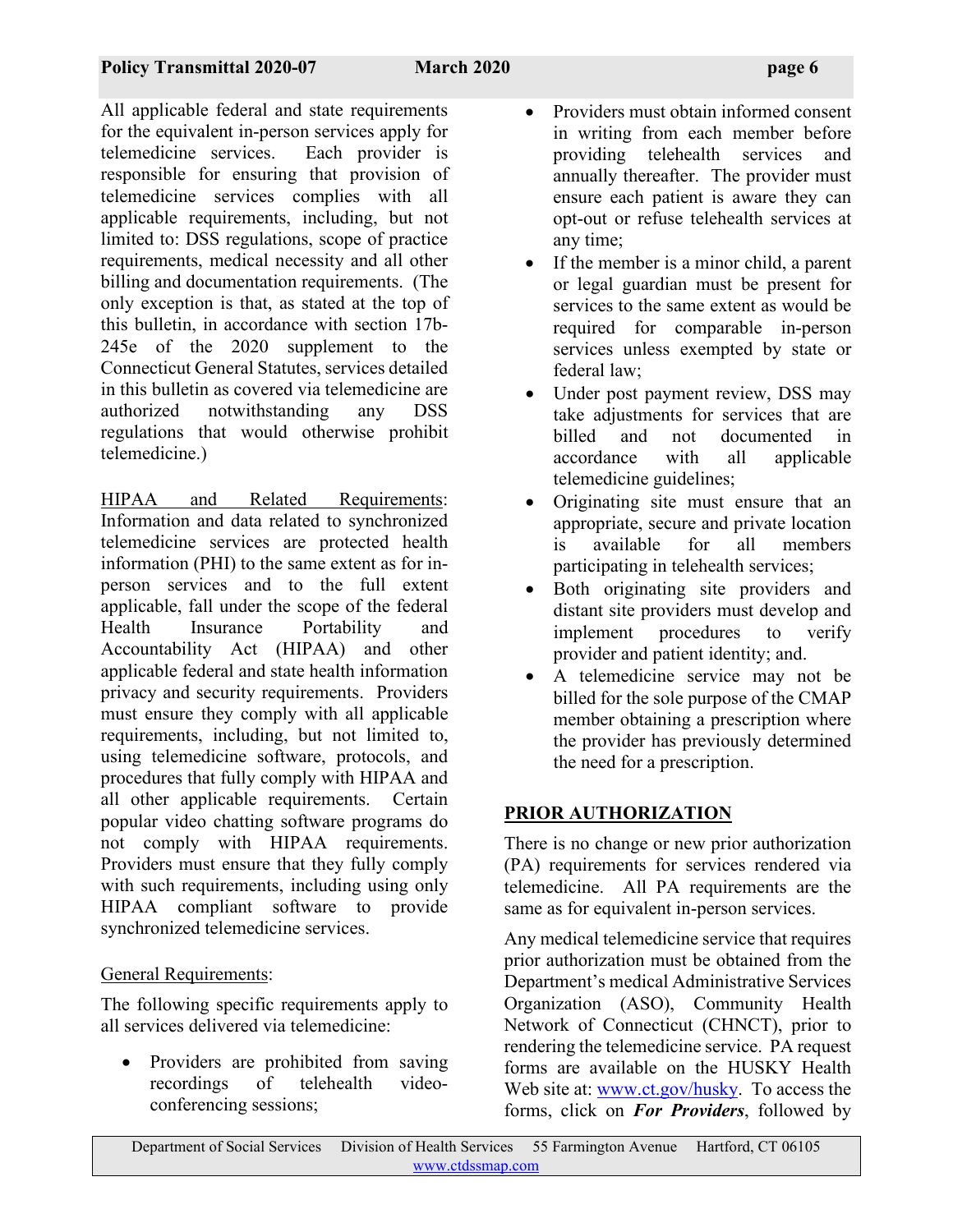*Prior Authorization Forms and Manuals*  under the *Prior Authorization* menu item.

Any behavioral health service that requires PA/registration must be obtained from the Department's behavioral health ASO – Beacon Health Options prior to rendering the telemedicine service. To receive PA or to obtain further information regarding behavioral health, please contact CT BHP (Beacon Health Options) at 1-877-552-8247 or visit the CTBHP Web site at [www.ctbhp.com.](http://www.ctbhp.com/)

# **BILLING AND DOCUMENTATION GUIDELINES**

Subject to all other applicable requirements for reimbursement under the CMAP, the following guidelines apply to all services rendered via telemedicine:

- Reimbursement/payment rates are the same as for equivalent in-person services;
- Documentation must be maintained by both the originating site provider and the distant site provider to substantiate the services provided. Originating site documentation must indicate the member received or has been referred for telehealth services;
- If a telehealth service cannot be provided or completed for any reason, such as due to technical difficulty, providers shall not submit a claim.

## **Modifiers**

All distant site providers billing for telemedicine services must append the applicable telemedicine modifier to the claim.

The following modifier(s) must be appended to all claims submitted for services rendered via telehealth:

- Modifier "GT" is used when the member's originating site is located in a healthcare facility or office; or
- Modifier "95" is used when the member is located in the home.

For questions about billing or if further assistance is needed to access the fee schedules on the Connecticut Medical Assistance Program Web site, please contact the Provider Assistance Center, Monday through Friday from 8:00 a.m. to 5:00 p.m. at 1-800-842-8440.

## **Posting Instructions:**

Policy transmittals can be downloaded from the Web site at [www.ctdssmap.com.](http://www.ctdssmap.com/)

# **Distribution:**

This policy transmittal is being distributed to providers of the Connecticut Medical Assistance Program by DXC Technology.

# **Responsible Units:**

DSS, Division of Health Services

**Behavioral Health Telemedicine Contact**: William Halsey, Director of Integrated Care, (860) 424-5077 or email [William.Halsey@ct.gov](mailto:William.Halsey@ct.gov)

**Medical Telemedicine Contact**: Colleen Johnson, Medical Policy Consultant, email [colleen.johnson@ct.gov](mailto:colleen.johnson@ct.gov) or  $(860)$  424-5195

**Date Issued:** March 2020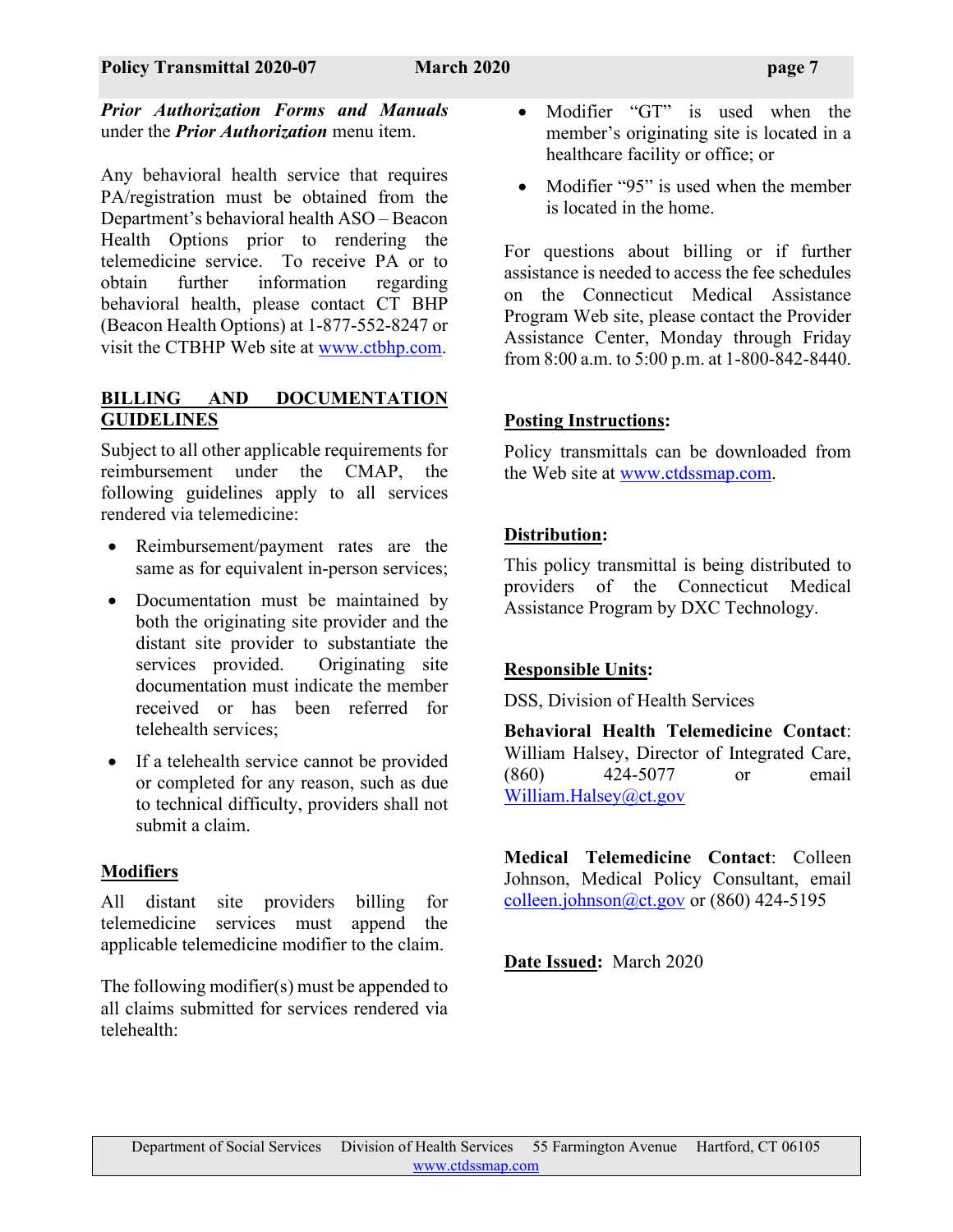# **Addendum A - Definitions**

- *(1)* Distant Site: the physical location of the CMAP practitioner/provider who is performing the telemedicine service.
- *(2) Originating Site:* the physical location of the CMAP member when the member receives telemedicine services.
- *(3) Homebound:* The patient must meet one or more of the following criteria as specified by a CMAP-enrolled physician, APRN, CNM, physician assistant or podiatrist in order to receive telemedicine services at home under this category (which is a determination specific to the requested provision of applicable telemedicine services and not necessarily related to a determination of homebound status for any other purpose):
	- Leaving home to be able to receive relevant in-person health services must require a considerable and taxing effort because of illness or injury, such as severe morbid obesity, require the aid of supportive devices such as wheelchairs or walkers; the use of special transportation; or the assistance of persons in order to leave their place of residence; OR
	- Have a condition such that leaving his or her home in order to be able to receive relevant inperson health services is medically contraindicated, such as immune suppression; OR
	- Have a condition such that leaving his or her home in order to receive relevant in-person health services would be detrimental to the individual's mental health and/or physical health.
- *(4) Medicaid billing entity*: means a practitioner, provider, or provider entity who share any of the following:
	- a. Medicaid provider Identification Number;
	- b. National Provider Identifier (NPI); **or**
	- c. Tax Identification (ID) Number (TIN).
- *(5) Licensed behavioral health clinician:* means a licensed psychologist, licensed alcohol and drug counselor, licensed marital and family therapist, licensed clinical social worker or licensed professional counselor.

# **Table 1 - Approved Procedure Codes for Telemedicine Services**